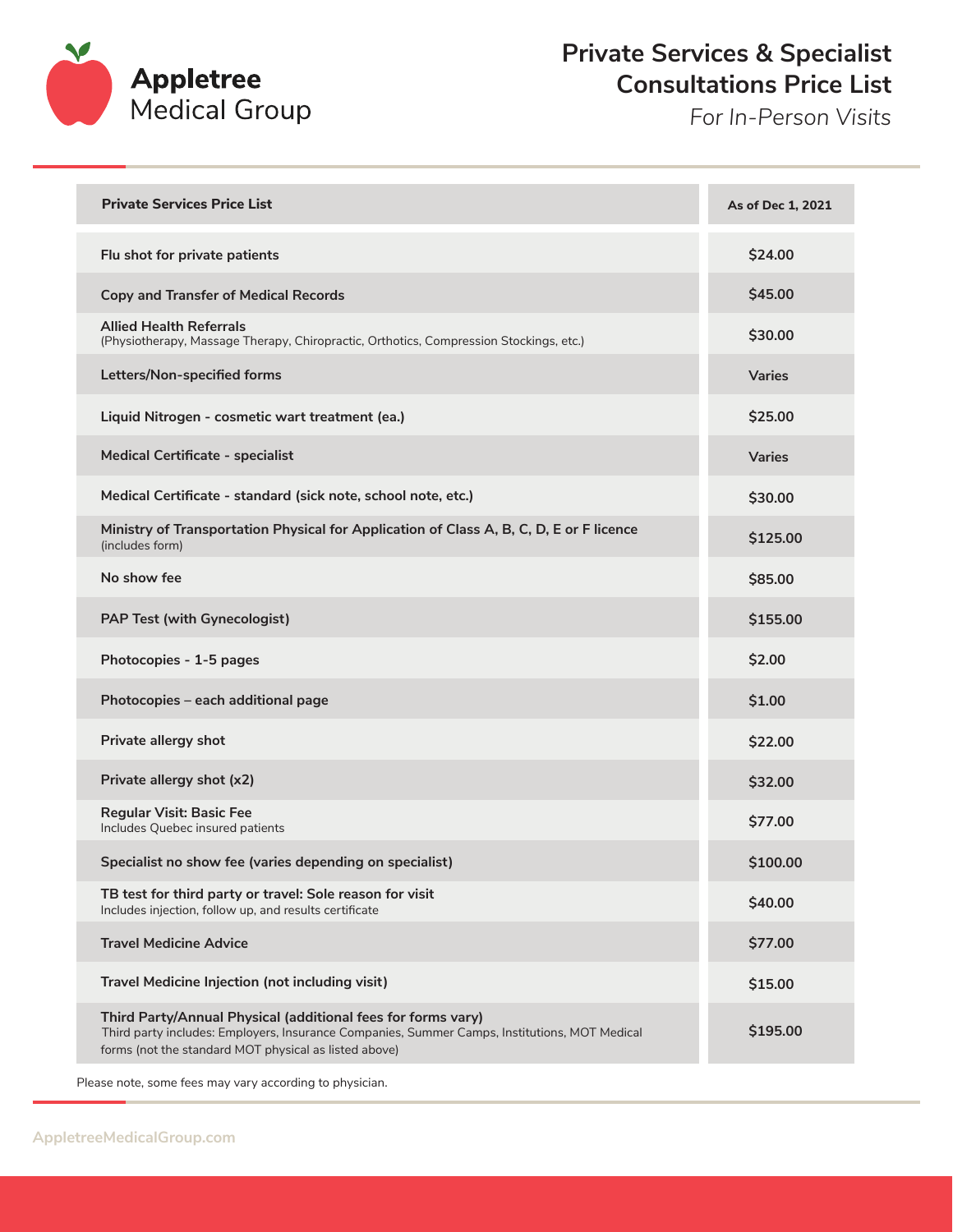

*For In-Person Visits*

## **Specialist Consultations Price List (Private Patients)**

| Endocrine              |          | Haematology                |          |
|------------------------|----------|----------------------------|----------|
| Consultation           | \$394.00 | Consultation               | \$408.00 |
| Specific Assessment    | \$200,00 | <b>Specific Assessment</b> | \$208,00 |
| Specific Re-Assessment | \$150.00 | Specific Re-Assessment     | \$159,00 |
| Partial Assessment     | \$93,00  | Partial Assessment         | \$92,00  |

| <b>Clinical Immunology</b> |                |
|----------------------------|----------------|
| Consultation               | \$385.00       |
| <b>Specific Assessment</b> | \$196.00       |
| Specific Re-Assessment     | \$150,00       |
| Partial Assessment         | <b>\$93.00</b> |

| <b>Internal Medicine</b>   |                |
|----------------------------|----------------|
| Consultation               | \$380,00       |
| <b>Specific Assessment</b> | \$193.00       |
| Specific Re-Assessment     | \$148.00       |
| Partial Assessment         | <b>\$92.00</b> |

| <b>Nephrology</b>          |          |  |
|----------------------------|----------|--|
| Consultation               | \$394.00 |  |
| <b>Specific Assessment</b> | \$196.00 |  |
| Specific Re-Assessment     | \$150.00 |  |
| <b>Partial Assessment</b>  | \$93.00  |  |

| <b>OB/GYN</b>              |          |
|----------------------------|----------|
| Consultation               | \$270.00 |
| <b>Specific Assessment</b> | \$126.00 |
| Partial Assessment         | \$82.00  |
| Pap Fee                    | \$155.00 |

| Psychiatry          |          | Dermatolog          |
|---------------------|----------|---------------------|
| Consultation        | \$522.00 | Consultation        |
| Specific Assessment | \$209.00 | <b>Specific Ass</b> |
| Partial Assessment  | \$100.00 | <b>Partial Asse</b> |

| Dermatology         |          |
|---------------------|----------|
| Consultation        | \$175.00 |
| Specific Assessment | \$104.00 |
| Partial Assessment  | \$53,00  |